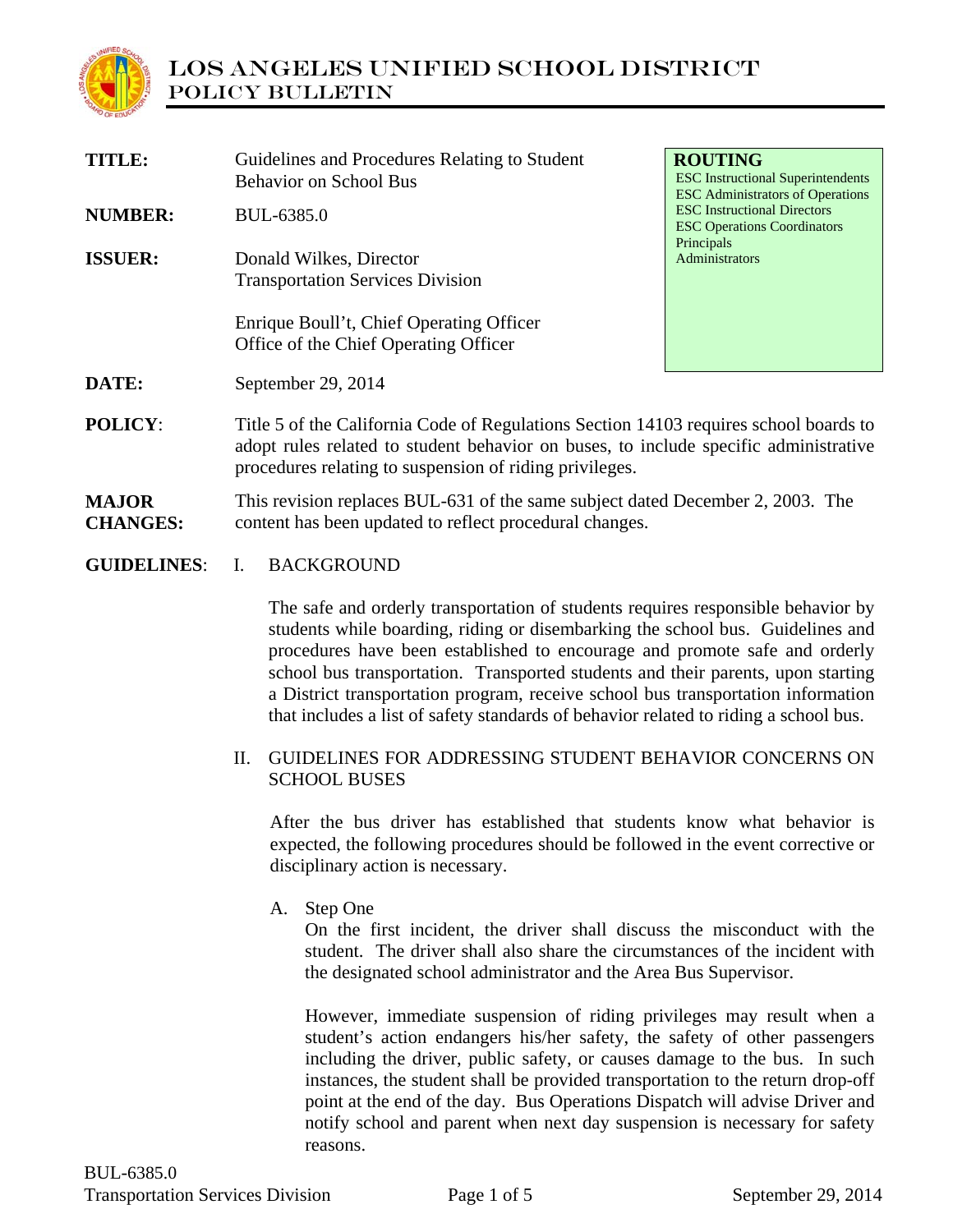

B. Step Two

On the second incident, the driver will again discuss the problem with the student and promptly notify the school administrator and the Area Bus Supervisor of the incident. The Area Bus Supervisor shall immediately call the school administrator to discuss the situation, and the school administrator shall notify the parent or guardian within 24 hours of the incident.

C. Step Three

On the third incident, the student will be issued a warning, Notice of Safety Concern on School Bus, which shall describe in specific detail the misconduct. Specific behavior such as "did not stay in seat," "yelled," "threw book," should be noted.

- 1. The driver shall explain to the student that the warning, Notice of Safety Concern on School Bus, must be taken home and returned on the following school morning with the signature of the parent/guardian before the student may resume riding the bus. The school administrator shall also call the parent/guardian advising parent of the issuance of the notice.
- 2. If the student returns the following school day without the signed copy of the warning, Notice of Safety Concern on School Bus, the driver shall permit the student to ride the bus. The driver shall issue the student a duplicate warning notice at the drop-off point at the close of the day. The driver will again explain to the student that the notice must be returned the next day signed by the parent/guardian. The school administrator shall also call the parent/guardian advising parent of the issuance of the duplicate notice. The school administrator will also advise the parent/guardian that the student will not be provided transportation until the notice is signed and returned.
- 3. A copy of the warning notice is to be immediately forwarded to the school administrator and the Area Bus Supervisor.
- D. Step Four
	- 1. If the disorderly conduct continues after the issuance of a warning notice, the student shall be issued a Notice of Safety Concern on School Bus recommending a suspension. The number of days the student is suspended from transportation shall be determined by the school administrator, the Area Bus Supervisor, and the driver. The seriousness of the offense and past history are the determining factors for the number of days the student is to be suspended. (California Code of Regulations, Title V, Section 14103 and Board Rules 2255 and 2256. In each case, specific acts of misconduct must be described on the Notice of Safety Concern on School Bus form.
	- 2. When a student receiving special education services cannot be safely transported, the school administrator and the District Special Education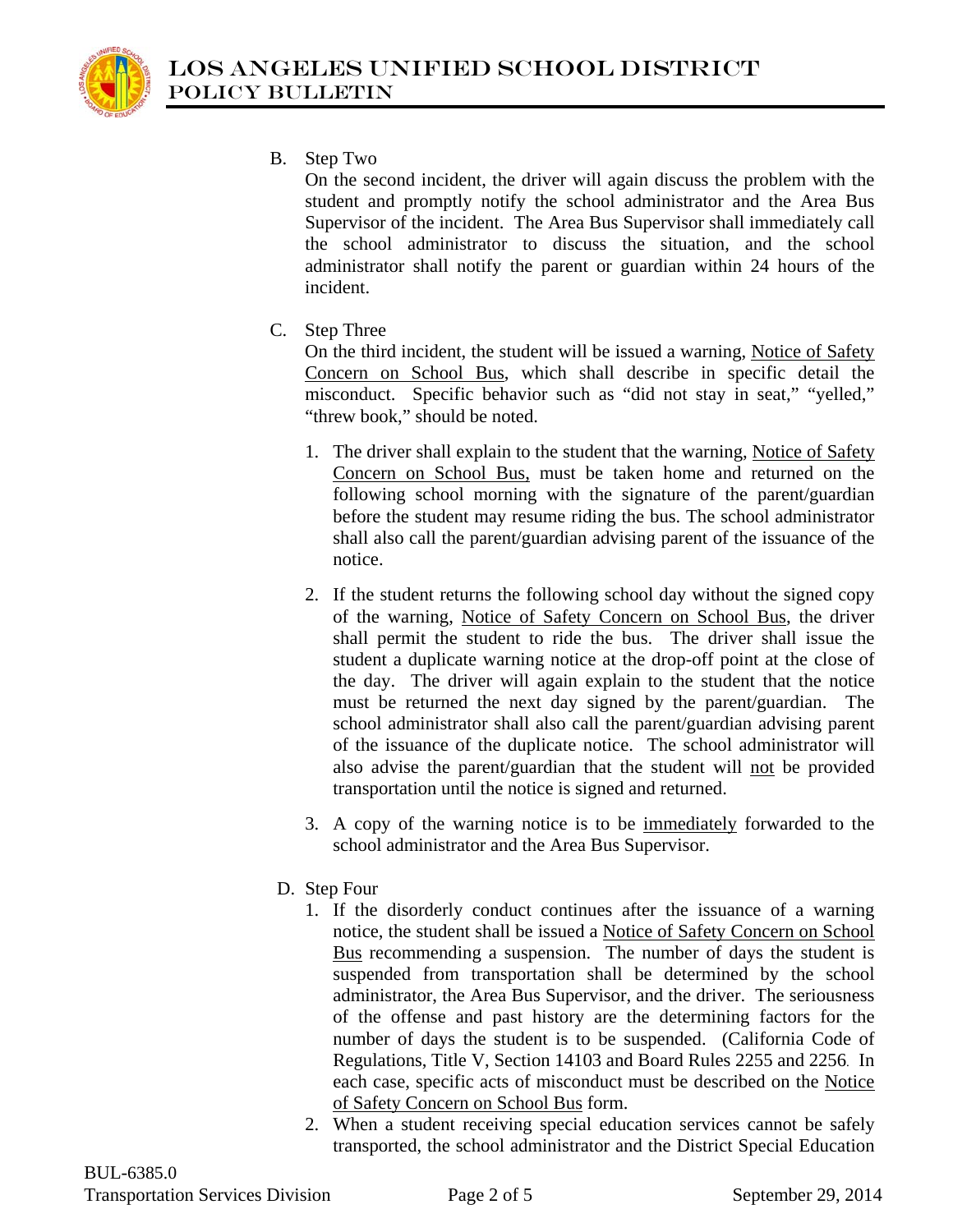

Service Center (SESC), Operations will determine an alternate method for providing transportation services. The contact telephone number to SESC is (213) 241-6701.

- 3. The School administrator shall ensure that a Parent Notification of Student Suspension form is completed and the appropriate form(s) sent to the parent for signature.
- 4. A copy of the suspension notice is to be immediately forwarded to the school administrator and to the Area Bus Supervisor.
- 5. The student will be provided transportation one day before the suspension takes effect so that the parent can arrange alternative transportation and the student can return the signed copy of the suspension form.
- 6. If the student returns the following school day without the signed copy of the Notice of Safety Concern on School Bus suspension, the driver shall permit the student to ride the bus. The bus driver shall issue a duplicate suspension notice and explain that the student may not ride the bus until after the duration of the suspension and the suspension notice form is signed by the parent/guardian and returned to the driver.

Upon arrival at the school, the bus driver shall give a copy of the suspension notice to the school representative and notify the Area Bus Supervisor. The school representative shall notify the parent that the student has been suspended from riding the school bus.

The driver shall not pick-up the student the following day unless instructed to do so by the Area Bus Supervisor or by Bus Operations Dispatch. The student shall not be allowed to ride the bus again until the transportation suspension period is over and the suspension notice is returned with the signature of the parent/guardian.

# III. PROCEDURES RELATING TO SUSPENSION OF TRANSPORTATION

- A. The school administrator, Area Bus Supervisor, and bus driver should use every effort possible to help students improve their conduct on the bus prior to suspension. Denying transportation to a student is a last resort. Suspension of bus transportation does not mean suspension from school.
- B. It is not compulsory that a suspension notice be issued after the first or second oral warning has been given. Only after a warning for that incident has been given and when other avenues of correction have failed, should a suspension be issued.
- C. When a student's misconduct is extreme and may endanger themselves, other passengers on the bus, or cause damage to the school bus, the bus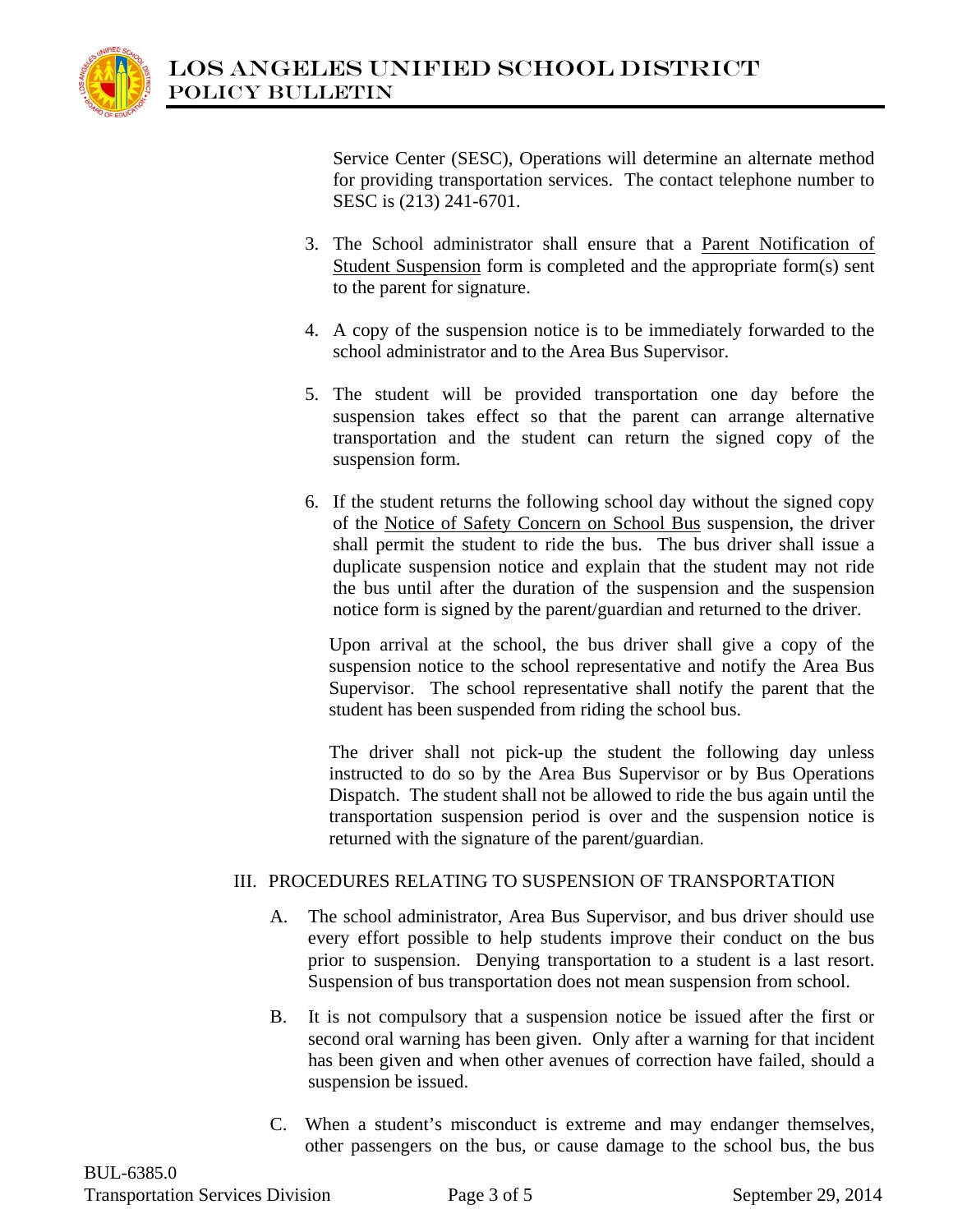driver shall immediately notify the school administrator and the Area Bus Supervisor to initiate immediate suspension pending conference.

- D. A student receiving Special Education services shall not be suspended from the bus for behavior(s) relating to his/her disability(ies).
- E. In most cases, except for extreme safety violations, a suspension from transportation shall be for no more than one day. A student shall not be denied transportation for more than three consecutive days. However, if the school administrator, Area Bus Supervisor and driver recommend more than three days, the suspension notice should indicate "Suspended Pending Conference." The school administrator shall ensure that a Parent Notification of Suspension is completed and the appropriate form(s) sent to the parent/guardian for signature. In cases of property damage, the student should be denied transportation pending a conference. Bus Operations Dispatch will initiate an ISTAR record of extreme safety violation.
- F. The suspension Notice of Safety Concern on School Bus should be issued as the student leaves the bus at the assigned drop-off point.
- G. When the suspension Notice of Safety Concern on School Bus is issued in the morning on arrival at school, the student shall be provided transportation home in the afternoon.
- H. If the incident occurs after normal school hours, the driver shall notify Los Angeles Unified School District Bus Operations Dispatch at (213) 580-2900. Dispatch shall notify the Area Bus Supervisor who shall notify the school administrator at the earliest possible time, on the next school day.
- **AUTHORITY:** This is a policy of the Chief Operating Officer

#### **RELATED RESOURCES:**

- California Code of Regulations Article 5, Section 14103
	- BUL-5269.2 Incident System Tracking Accountability Report (ISTAR), dated July 10, 2013, issued by the Office of School Operations
	- BUL-6269.0 Multi-Tiered System of Behavior Support for Students with Disabilities, dated April 7, 2014, issued by Division of Special Education
	- Individuals with Disabilities Education Act (IDEA)
	- REF-4922.0 IEP Team Guidelines for Determining Appropriate Related Services, dated October 26, 2009, issued by Division of Special Education
	- BUL-5212.1 Bullying and Hazing Policy (Student-to-Student and Student-to-Adult) dated September 17, 2012, by the Office of the Superintendent-School **Operations**